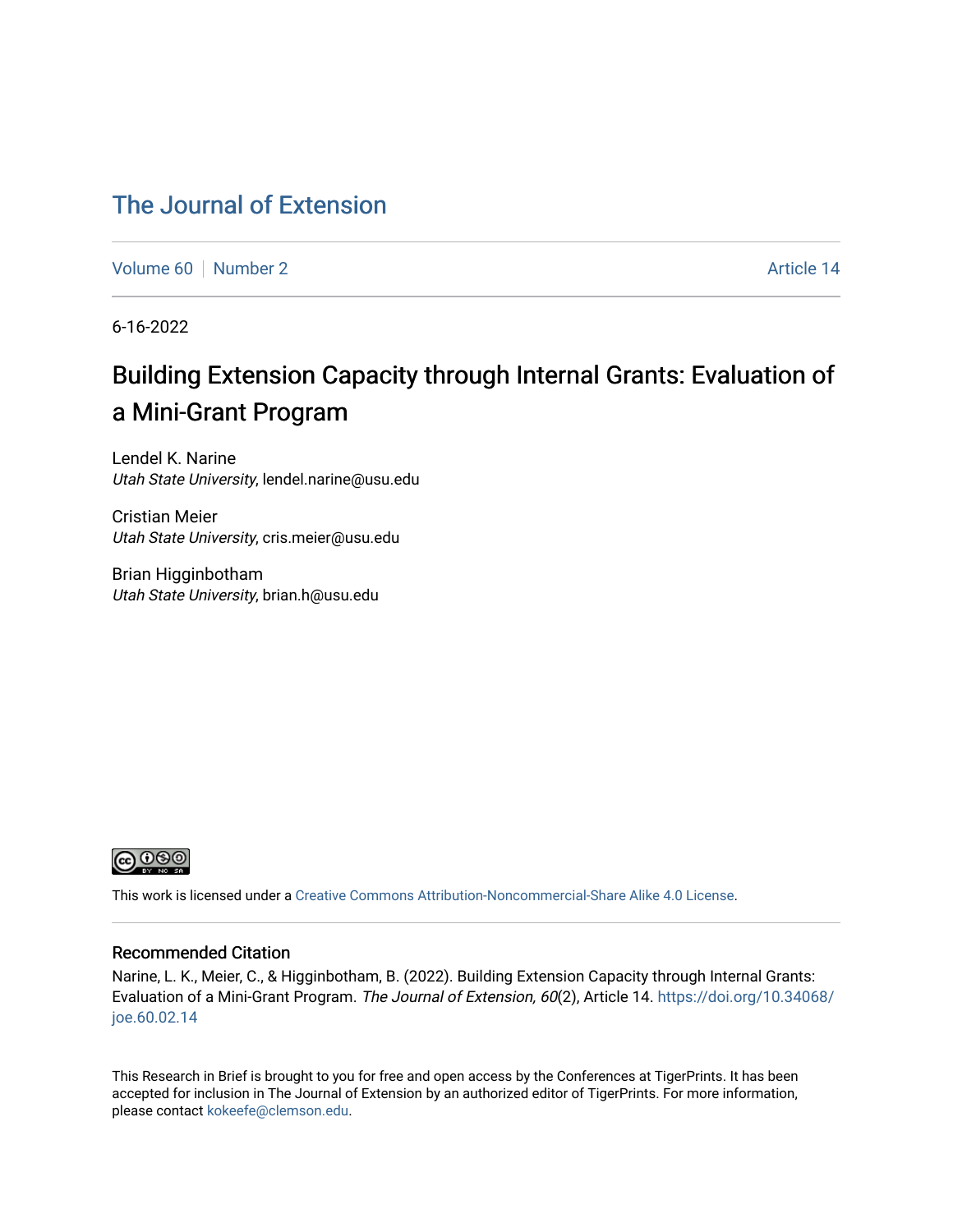## **Building Extension Capacity through Internal Grants: Evaluation of a Mini-Grant Program**

Lendel K. Narine<sup>1</sup>, Cristian Meier<sup>1</sup>, and Brian Higginbotham<sup>1</sup>

AUTHORS: 1Utah State University.

**Abstract**. Acquiring external grants can seem out of reach for Extension professionals, especially early-career professionals. While Cooperative Extension provides opportunities to assist professionals in the grant writing process, Utah State University (USU) Extension facilitates an internal mini grant program to build professionals' capacity to apply for external funds. Using survey data from USU Extension professionals, our study sought to evaluate the processes and outcomes of the internal mini grant program. Our results provided recommendations to improve the program. Our study provides insights that can assist other institutions seeking to implement their own internal mini grant program.

### INTRODUCTION

Cooperative Extension disseminates evidence-based information to the public to fulfill the land grant mission. While institutions facilitate innovative approaches to funding county-level programs (e.g., fee-based programs; Pellien, 2016), Extension county professionals (i.e., faculty and agents) must seek grants to fill funding gaps. However, acquiring grants, which is described as an important area of performance in a roadmap for excellence in Extension (Saunders & Reese, 2011), may seem out of reach for Extension professionals. There are specific factors that have been shown to influence grant awards, including (a) the number of proposals submitted, (b) the number of grant awards available, (c) participation in grant writing training, and (d) the size of the project team (Cole, 2006; Sisk, 2011).

For new Extension professionals, it takes time and resources (e.g., social capital and grant writing training) to develop the collaborative teams often necessary to acquire large external funding awards. Grant funding also impacts scholarly output. For example, one study found higher levels of grant funding were associated with increased publications (Kim et al., 2019), which further highlights the importance of grant funding. Extension can support county professionals by providing professional development opportunities to strengthen their abilities to pursue and receive grant awards.

Many Extension organizations already provide a number of opportunities to build professionals' capacity to apply for grant funding, such as grant writing trainings and mentoring programs. Yet, there is reason to believe that the act of applying for funding itself is a catalyst for collaboration among Extension professionals (Gould & Ham, 2002). The use of internal grants is one strategy for building the capacity of professionals to promote collaboration while also improving Extension professionals' experience in writing grant applications. In 2014, Utah State University (USU) Extension implemented an internal grant program, referred to as Extension mini grants.

Yearly mini grants have varied in the number of awards made (17 to 59 awards) and the total amount awarded each cycle (approximately \$162,000 to \$543,000), with a total investment to date of more than \$2.7 million. Extension professionals can apply for these internal grants once a year to fund new and innovative Extension programs. Using two grant ceiling amounts based on the scope of the project (one county vs. multiple counties), the mini grant process provides clear instruction guidelines and is blind-reviewed by a peer panel of Extension professionals. The application and review process for Extension mini grants mimics the general process of applying for external grants. The primary goal of the mini grant program is to fund programs that improve the lives of Utah residents. Secondary goals are to build Extension professionals' capacity to apply for external funds, increase collaboration, and provide seed funding for innovative programs that may lead to external funding awards.

USU Extension issues a call for proposals once a year, and the application and selection process has remained relatively the same since the start of the program in 2014.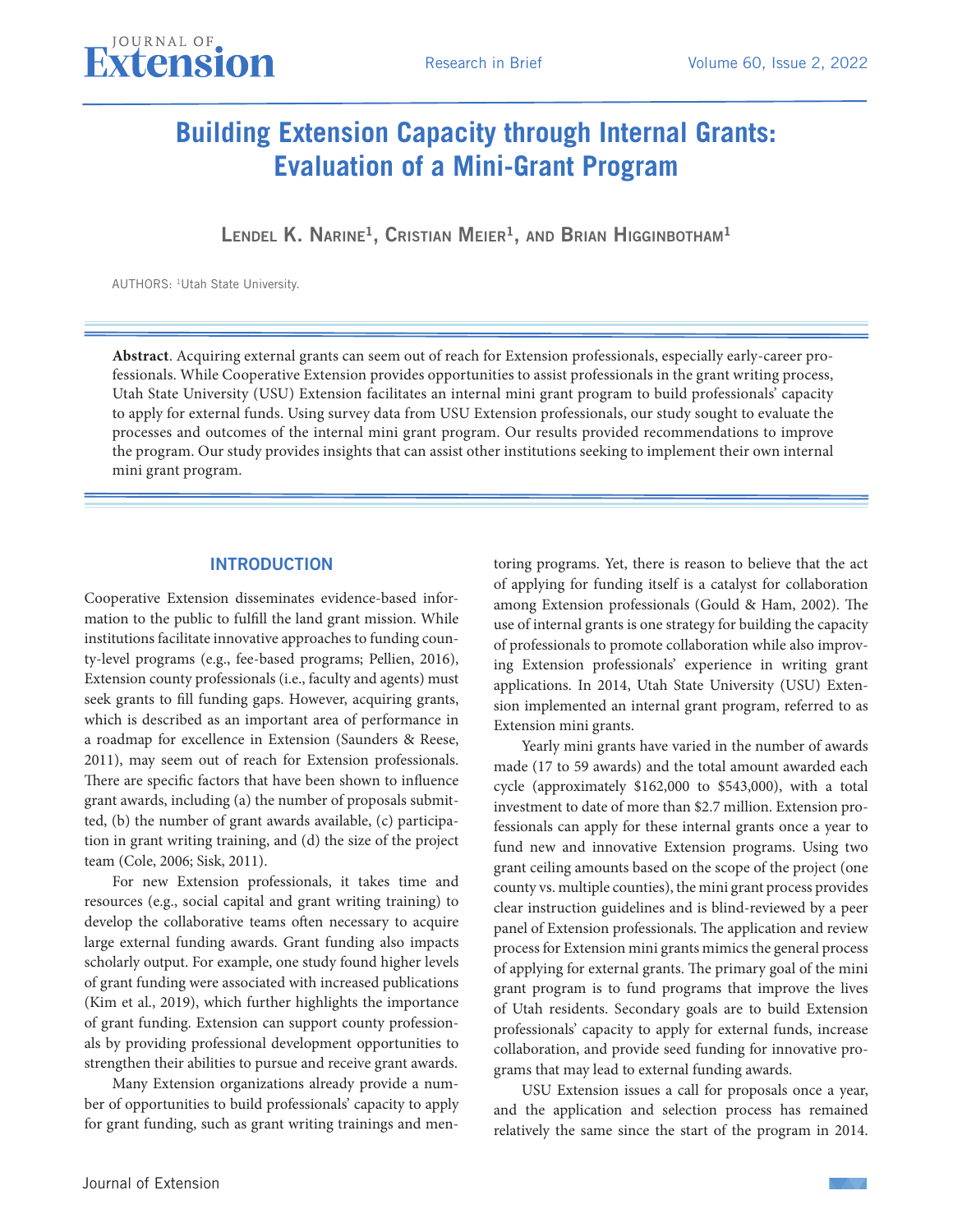While the total number of awards and the maximum value of individual awards varies annually based on available administrative funds, the mini grants are an important resource available to Extension professionals. However, the internal mini grant program has never been evaluated to understand the return on investment that occurs for both the institution and Extension professionals, nor have there been any published research studies that describe the benefits of such a program. Therefore, this research-in-brief assesses the processes and outcomes of USU Extension's internal mini grant program.

This study adopts a summative evaluation design to determine the mini grant program's return on investment. Returns on investment can take the form of societal improvements and/or benefits to stakeholders based on measurable program outcomes. Therefore, summative evaluation determines the extent to which resources (i.e., investments) were used effectively and efficiently to achieve the program's intended benefits (Rossi et al., 2004). Results of a summative evaluation can assist planners in decisions about program continuation. In this context, proxy indicators are used to determine the return on investment of the mini grant program. These indicators broadly relate to Extension professionals' grant-writing competencies, secured external funding, and academic outcomes attributed to the mini grant program. Results can provide other Extension organizations with information about the mini grant program and potential outcomes of such a program.

## PURPOSE AND OBJECTIVES

The purpose of this study was to evaluate the application processes and outcomes of the mini grant program at USU Extension. Objectives were to: (a) Describe Extension professionals' perceptions of the eligibility requirements for mini grants; (b) rank factors influencing the mini grant review and selection process; (c) determine the number of journal papers, conference submissions, factsheets, videos, e-courses, and external funding awards acquired as a direct result of the mini grant program; (d) describe the competencies gained by Extension professionals due to writing a mini grant proposal; and (e) understand what improvements could be made to the program to meet the needs of Extension professionals. Objectives (a), (b), and (e) relate to a formative evaluation of the mini grant program, while objectives (c) and (d) relate to the summative evaluation.

## **METHODS**

This study followed a cross-sectional descriptive design and primary data were gathered from USU Extension professionals. The target population was all Extension professionals who were awarded at least one mini-grant between 2014

and 2019. A sampling frame was created from internal data provided by Extension administration. The sampling frame consisted of 103 Extension professionals (*N* = 103). With a census attempted, the response rate was 80% (*n* = 82). Each of the 82 professionals responding to the survey attained between one to two mini grants on average between 2014 and 2019 ( $M = 1.58$ , SD = 1.00).

Data were gathered in June of 2020 using an online questionnaire administered through Qualtrics. A panel of experts at USU Extension reviewed the questionnaire for face validity. A survey invitation was sent to the target population using Qualtrics. We tracked responses in Qualtrics and sent reminders to professionals who did not complete the survey in one-week intervals. The Associate Vice President for USU Extension sent two reminder emails to professionals of the target population. Data collection lasted three weeks following the initial survey invitation. The researcher-developed questionnaire was designed to gather data on pre-defined outcome indicators of the mini grant program. Leadership at USU Extension communicates the desired outcomes of a mini grant in annual requests for proposals. These include conference papers, journal articles, impact reports, short courses, and, eventually, external funding. The final questionnaire consisted of four sections: (a) professional appointment, (b) grant activity, (c) process evaluation, and (d) outcome evaluation. Extension professionals were also asked to comment on their experiences with the mini grant program via an open-ended question.

The process evaluation focused on two main areas: (a) Extension professionals' perceptions of the eligibility requirements for a mini grant and (b) factors influencing the mini grant review and selection process. The outcome evaluation focused on administratively defined outcome indicators of the mini grant program. These were: (a) Internal collaborations, (b) external collaborations, (c) journal articles, (d) conference papers, (e) factsheets, (f) videos, (g) e-courses, and (h) external funding. Extension professionals were asked to indicate the extent to which their mini grant(s) contributed to changes in each outcome.

Objective (a) was addressed using descriptive frequencies to rank perceived eligibility requirements. For factors influencing the review and selection process (objective b), respondents were asked to rank six pre-defined factors using a rank-order question format in Qualtrics. Respondents ordered the six items based on their rank preference, which resulted in a score between 1 (first rank) and 6 (last rank) for each item. Then, a repeated measures ANOVA was used to determine if there was a statistically significant difference between priority rankings. The null hypothesis was rejected at  $p < 0.05$ . For post-hoc analyses, we conducted a series of pairwise comparisons with a Bonferroni adjustment to *p*-values. Extension professionals at USU Extension typically progress through a tenure-track system. Therefore, results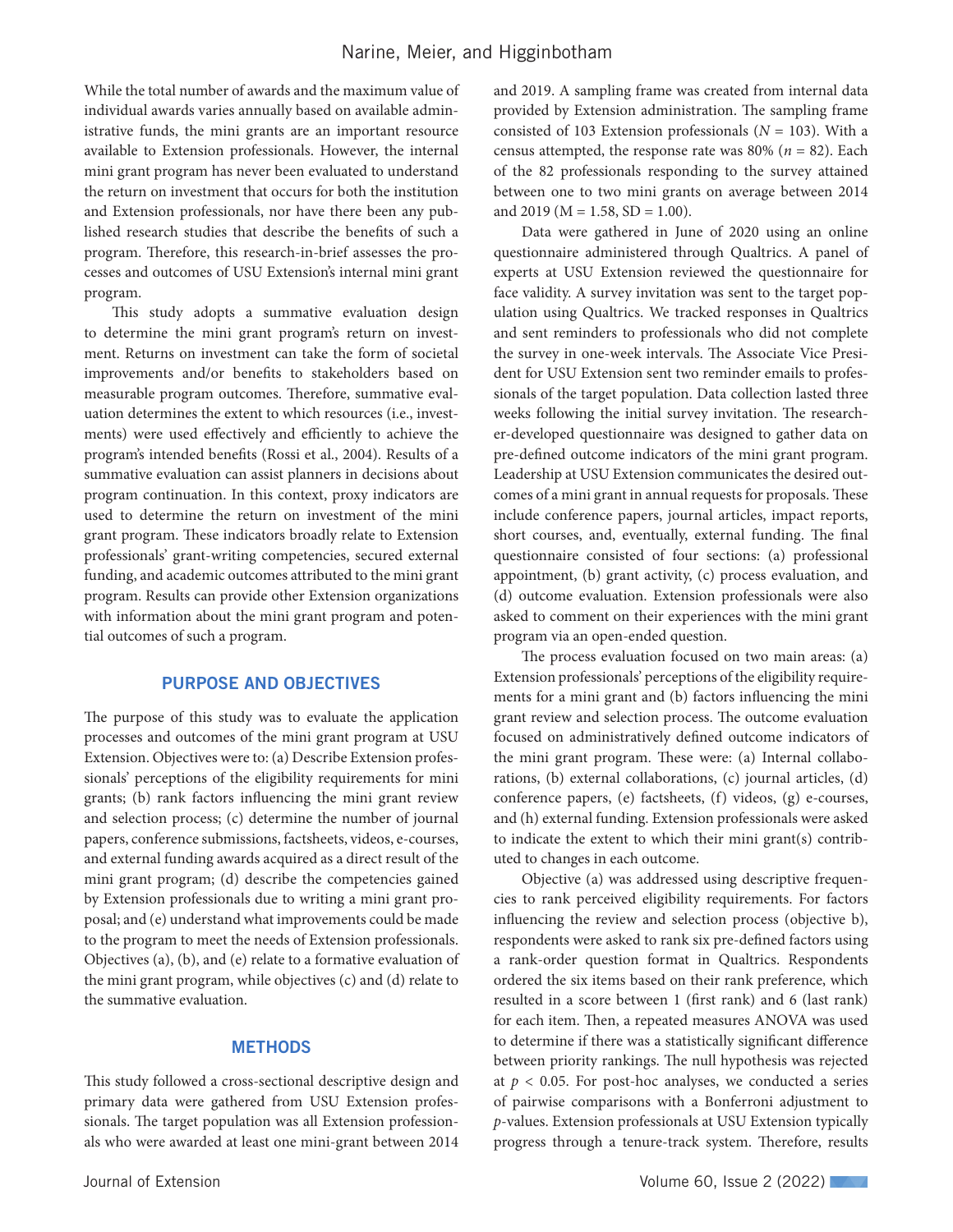corresponding to objectives (a) and (b) were assessed by tenure status to examine the differences in perceptions between early-career faculty and others with respect to grant requirements and priorities.

Objective (c) was addressed using descriptive analysis (i.e., sum and means of outcomes within groups). First, a Q-Q plot was used to identify outliers in self-reported outcomes. Extreme values were removed from the dataset using the interquartile range method (IQR). However, due to the large variance in self-reported external funding attributed to mini grants across the sample, the mean value for external funding was supported with quartiles to further illustrate the data spread and median (i.e., 50<sup>th</sup> quartile). The total number of outcomes (e.g., journal articles, conference papers, etc.) were divided by the total number of grants across the sample to derive mean outcomes per mini grant. Outcomes of the mini grant program were reported by tenure status and program area. Frequencies were used for objective (d) to describe competency gained by Extension professionals through the mini grant program.

Finally, to analyze qualitative data for the open-ended question related to objective (e), we utilized a two-step coding procedure (Saldaña, 2016) where data was coded as categories emerged (i.e., pattern coding). The data was first coded by one member of the research team, then was reviewed by a second member of the team. If there was a disagreement in coding, the two coders discussed the code and reached an agreement on the suitability of the code.

As a retrospective study, there are two major limitations to our project. It should be noted that all data provided by respondents are approximations and are based on their ability to self-report the ripple effects of funding from the mini grant program. As a result, there may be recall bias in self-reported estimations, particularly with respect to external funding attained due to mini grants. Another limitation is the use of a cross-sectional (non-experimental) design. We are unable to determine a true causal relationship between the acquisition of a mini grant and eventual realization of the described outcomes with respect to academic productivity.

## RESULTS

#### SAMPLE CHARACTERISTICS AND GRANT ACTIVITY

More than half the number of respondents were tenured Extension professionals (51%); 26% were untenured, and 23% were categorized as "other" (e.g. 4-H coordinators, administrators). Most Extension professionals listed agriculture and natural resources as their primary program area (49%); 18% listed family and consumer sciences, 10% listed 4-H and youth development, and 2.4% listed economic development. However, 21% were unable to list their primary program area due to assignment splits.

Table 1 shows the level of grant activity by program area from 2014 to 2019. Overall, the majority of mini grant funding (\$994,801) was acquired by professionals in agriculture and natural resources, while the least (\$157,045) was acquired by professionals in 4-H and youth development. However, family and consumer sciences professionals acquired the most grants on a per capita basis (1.87) compared to professionals in other departments (1.63). Extension professionals in agriculture and natural resources acquired individual grants of higher value (\$26,178) compared to professionals in family and consumer sciences (\$24,245) and 4-H and youth development (\$19,630).

#### PROCESS EVALUATION

Table 2 shows respondents' perceptions of various aspects of the application process. Results are presented by tenure status to assess the perceptions of early-career Extension professionals in comparison to others. Overall, most professionals (79%) thought a first-time grant applicant should secure a mentor when writing their proposal; 66% thought all proposals should include a collaboration between county Extension professionals and campus professionals; and 61% thought proposals from junior professionals should be prioritized over others. While these results were somewhat consistent across tenured and untenured professionals, there were differing opinions on one requirement: more than half the number of untenured professionals (60%) indicated grants

|                                 | n  | <b>Total</b>     |                 | Mean             |                 |  |
|---------------------------------|----|------------------|-----------------|------------------|-----------------|--|
| Program Area                    |    | Number of Grants | Value of Grants | Number of Grants | Value of Grants |  |
| 4-H & Youth Development         | 8  | 13               | \$157,045       | 1.63             | \$19,630        |  |
| Family & Consumer Sciences      | 15 | 28               | \$363,679       | 1.87             | \$24,245        |  |
| Agriculture & Natural Resources | 38 | 62               | \$994,801       | 1.63             | \$26,178        |  |
| Other                           | 17 | 20               | \$292,651       | 1.17             | \$17,214        |  |
| Sample total (2014-2019)        |    | 123              | \$1,808,176     |                  |                 |  |
| *Actual total $(2014-2019)$     |    | 182              | \$2,383,571     |                  |                 |  |

Table 1. Grant Activity by Program Area

*Note*. Actual values provided by USU Extension administration.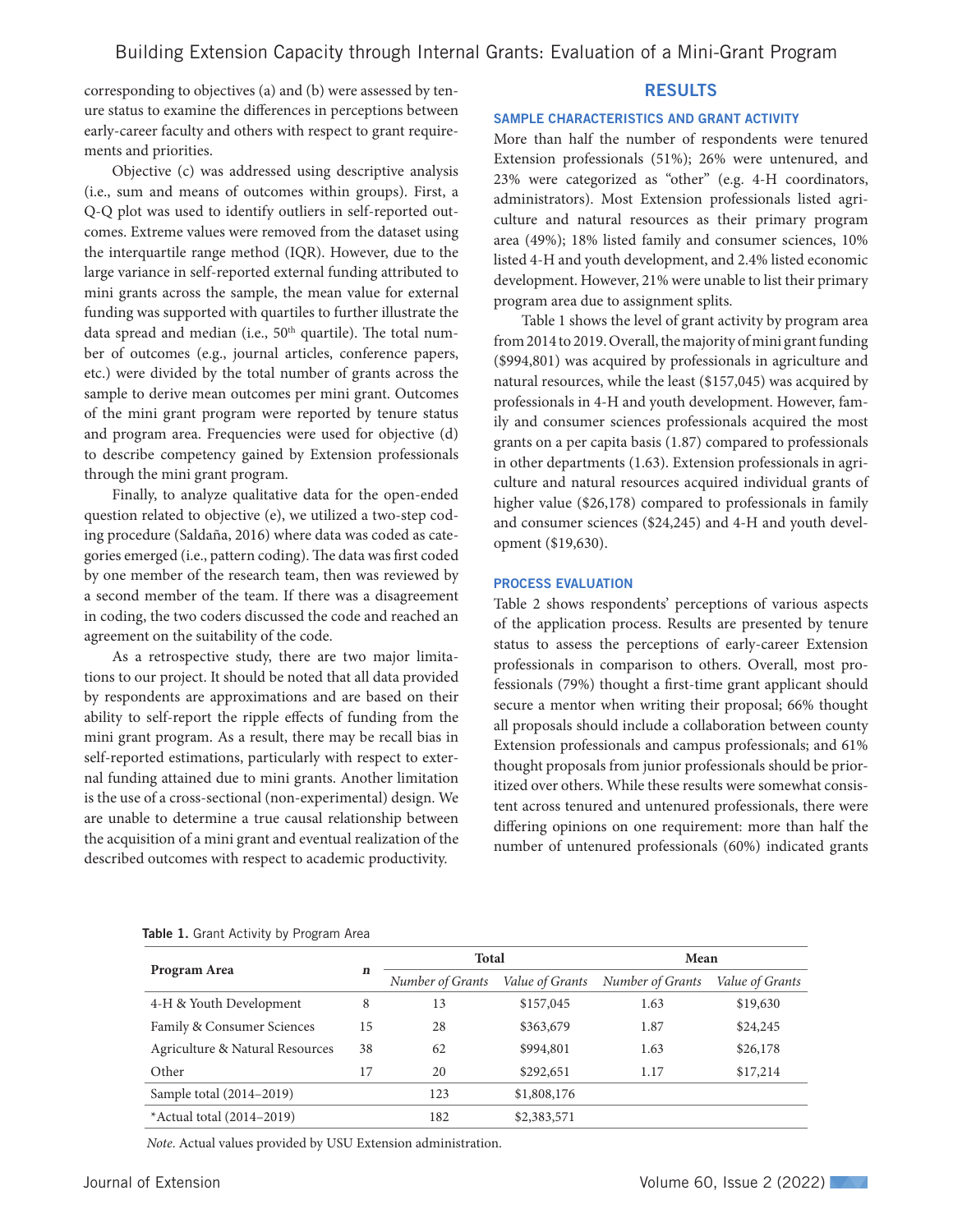## Narine, Meier, and Higginbotham

#### Table 2. Perceptions of Eligibility Requirements

|                | Requirement                                                                                           |    | $\%$                                                                                       |    |                                |    |                     |    |                       |    |
|----------------|-------------------------------------------------------------------------------------------------------|----|--------------------------------------------------------------------------------------------|----|--------------------------------|----|---------------------|----|-----------------------|----|
| Rank           |                                                                                                       |    | <b>Tenured</b><br>$(n = 42)$                                                               |    | <b>Untenured</b><br>$(n = 21)$ |    | Other<br>$(n = 18)$ |    | Overall<br>$(n = 82)$ |    |
|                |                                                                                                       |    |                                                                                            |    |                                |    |                     |    |                       |    |
| 1              |                                                                                                       |    | A first-time grant applicant should secure a mentor<br>when writing her/his grant proposal | 77 | 23                             | 80 | 20                  | 83 | 17                    | 79 |
| 2              | Proposals should include a collaboration between<br>county Extension professionals and campus faculty | 67 | 33                                                                                         | 65 | 35                             | 67 | 33                  | 66 | 34                    |    |
| 3              | Proposals from junior professionals should be priori-<br>tized over others                            | 56 | 44                                                                                         | 60 | 40                             | 72 | 28                  | 61 | 39                    |    |
| $\overline{4}$ | Grants should only be awarded to proposals with a<br>clear potential for external funding             | 36 | 64                                                                                         | 60 | 40                             | 72 | 28                  | 42 | 58                    |    |

| <b>Table 3.</b> Factors for Consideration in Grant Review Process |  |
|-------------------------------------------------------------------|--|
|-------------------------------------------------------------------|--|

| Overall Rank Proposals |                                                                       | Mean Rank (SD) |                  |                |            |  |  |
|------------------------|-----------------------------------------------------------------------|----------------|------------------|----------------|------------|--|--|
|                        |                                                                       | <b>Tenured</b> | <i>Untenured</i> | Other          | Overall    |  |  |
| 1                      | with collaboration between campus faculty and<br>county professionals | 2.79(1.66)     | 2.35(1.57)       | 2.11<br>(1.57) | 2.52(1.62) |  |  |
| 1                      | that can lead to significant impacts.                                 | 2.77(1.69)     | 2.70(1.34)       | 2.94<br>(1.63) | 2.79(1.58) |  |  |
| $\overline{2}$         | with high scores from reviewers.                                      | 3.54(1.67)     | 3.80(1.94)       | 3.89<br>(1.71) | 3.69(1.73) |  |  |
| 2                      | with a clear plan to secure external funding.                         | 3.87(1.42)     | 3.30(1.34)       | 3.78<br>(1.22) | 3.70(1.36) |  |  |
| 2                      | with high relevance to Extension programs.                            | 3.59(1.65)     | 4.10(1.41)       | 4.06<br>(1.73) | 3.83(1.61) |  |  |
| 3                      | from junior campus faculty and professionals.                         | 4.44(1.65)     | 4.75(1.55)       | 4.22<br>(1.59) | 4.47(1.60) |  |  |

*Note*. Overall rank denotes statistically significant differences between priority rankings for the overall sample based on a repeated measures ANOVA with Bonferroni-adjusted pairwise post hoc tests.

should only be awarded to proposals with a clear potential for external funding. This finding points towards one of the main goals of the mini grant program; it appears untenured professionals believe the program should be used as seed funding to attain external grants. In contrast, only 36% of tenured professionals thought this should be a requirement for mini grant funding.

Table 3 shows respondents' perceptions on priority factors that should influence the grant review and selection process. Results of a repeated measures ANOVA indicated there was a statistically significant difference in priority rankings for the overall sample (Greenhouse-Geisser  $F_{(4.22, 320.87)}$  = 13.17, p < 0.01). However, results showed there were no statistical differences in the interaction between priority rankings and groups (tenure vs. untenured vs. other). This suggests the overall ranking holds for all professionals regardless of tenure status. Overall, professionals thought the top factors that should be weighted the most in the review process were (1) proposals that included a collaboration between campus professionals and county professionals and (2) proposals that can lead to significant impacts.

#### OUTCOME EVALUATION

Most respondents (96%) strongly agreed or agreed their mini grants led to an increase in their collaborations with other professionals within USU Extension. Slightly less (74%) strongly agreed or agreed that their mini grants led to an increase in their collaborations with professionals/staff out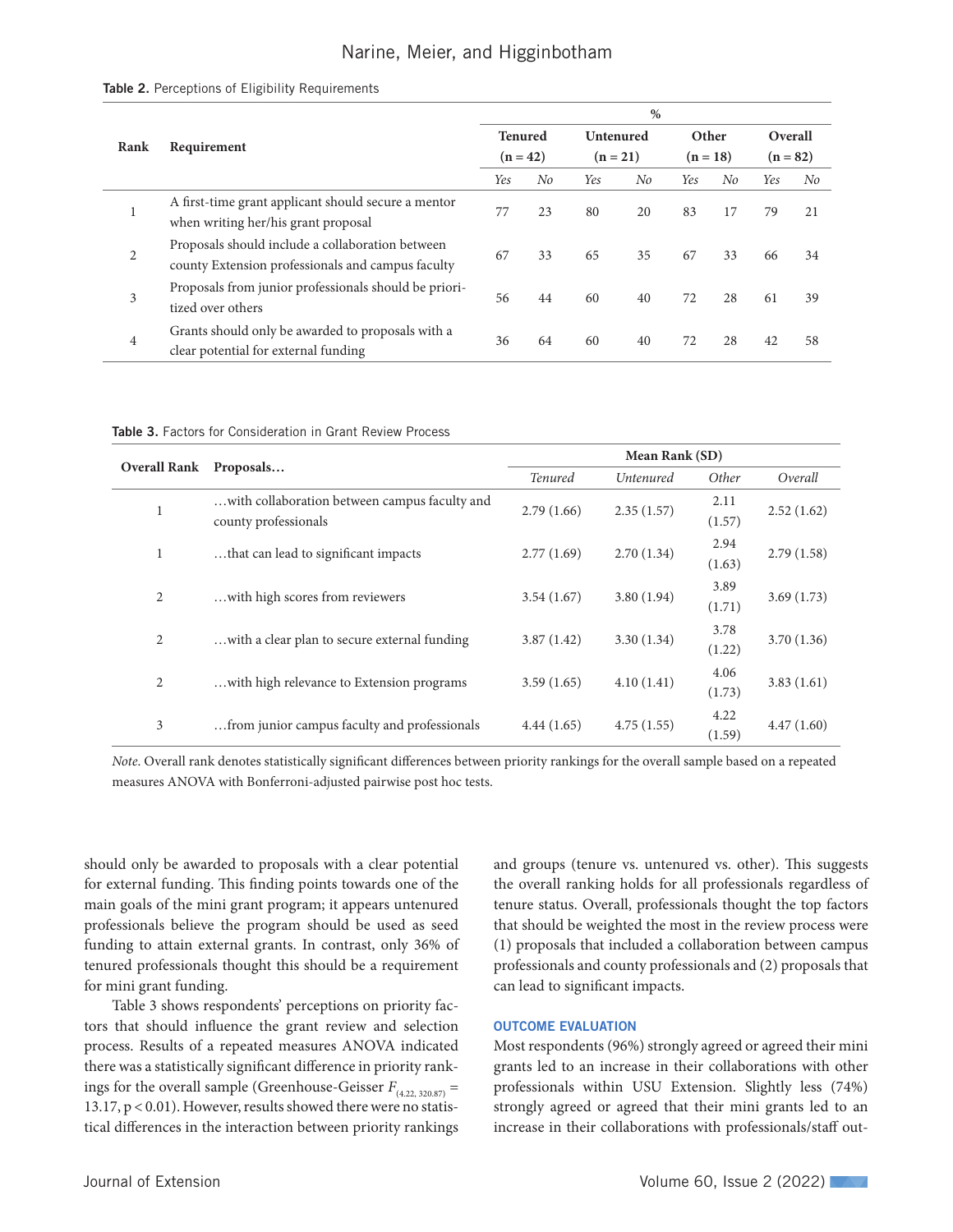side USU. In addition, 65% either strongly agreed or agreed their mini grants led to an increase in their peer-reviewed journal publications, and 87% strongly agreed or agreed it led to an increase in their conference paper submissions.

Table 4 provides a summary of the outcomes of the mini-grant program from 2014 to 2019. Overall, mini grants contributed mostly to factsheets (259), conference papers (239), and videos (217). It also led to a total of approximately \$16 million in external funding. Other noteworthy outcomes of the mini grant program were contributions to journal publications (90) and e-courses (17) from both tenured and untenured professionals.

Results indicated that, on average, one mini grant led to one journal paper  $(M = 0.82, SD = 1.01)$ , two conference papers ( $M = 2.21$ ,  $SD = 2.12$ ), three factsheets ( $M = 2.68$ , SD  $= 5.38$ ), one video (M = 1.39, SD = 4.35), and \$138,469 in external funding ( $M = $138,496.32$ ,  $SD = $290,537.27$ :  $25<sup>th</sup>$ Quartile =  $$0.00, 50<sup>th</sup>$  Quartile =  $$20,000, 75<sup>th</sup>$  Quartile = \$78,034).

Professionals were asked to self-assess the competencies they developed as a result of writing a mini grant proposal. Table 5 shows competencies ranked based on the frequency of "Yes" responses to each item. More than half the number of professionals indicated they developed the competencies to seek collaboration with peers, understand the grant writing process, and create a grant budget because of the mini grant program.

Finally, Extension professionals were asked if they had any recommendations to improve the mini-grant program in an open-ended question. Extension Professionals provided a variety of recommendations to improve the mini-grant program  $(n = 46)$ . Response themes were: (a) provide a mentor, training, or other resources to improve grant writing skills; (b) simplify the grant application process; (c) prioritize county-level Extension work instead of campus research; (d) give preference to junior faculty seeking grants; (e) reduce emphasis on attaining external funding from the mini grant; (f) provide training for reviewers; and (g) encourage applications that aim to pilot innovative programs.

|                         |           | n  | <b>Total</b> |            |            |        |                |                       |
|-------------------------|-----------|----|--------------|------------|------------|--------|----------------|-----------------------|
| Factor                  | Level     |    | Journal      | Conference | Factsheets | Videos | E-courses      | External funding (\$) |
|                         | Tenured   | 39 | 59           | 141        | 99         | 151    | 12             | 9,358,367             |
| Tenure<br><b>Status</b> | Untenured | 20 | 18           | 52         | 92         | 20     | 3              | 1,614,000             |
|                         | Other     | 18 | 13           | 46         | 68         | 46     | 2              | 5,384,105             |
|                         | $4-H$     | 8  | 5            | 21         | 34         | 27     | 3              | 1,828,822             |
| Program                 | FCS       | 15 | 19           | 44         | 44         | 117    | 8              | 4,398,314             |
| Area                    | AG/NR     | 38 | 51           | 126        | 120        | 26     | 2              | 4,786,336             |
|                         | Other     | 16 | 15           | 48         | 61         | 47     | $\overline{4}$ | 5,343,000             |
| <b>Overall Total</b>    |           | 77 | 90           | 239        | 259        | 217    | 17             | 16,356,472            |

Table 4. Outcomes by Program Area and Tenure Status

Table 5. Competency Gained From the Mini Grant Program

| Rank | Did the Extension mini-grant program help you to | %   |        |                |             |  |  |
|------|--------------------------------------------------|-----|--------|----------------|-------------|--|--|
|      | better understand                                | Yes | Unsure | N <sub>0</sub> | Knew before |  |  |
| Ι.   | how to seek collaboration with peers?            | 57  | 5      | 5              | 33          |  |  |
| 2    | the general grant writing process?               | 51  | 4      | $\overline{4}$ | 42          |  |  |
| 2    | how to create a grant budget?                    | 51  | 1      | $\overline{4}$ | 44          |  |  |
| 3    | how to create a project evaluation plan?         | 48  | 13     | 9              | 30          |  |  |
| 4    | how to write a concise problem statement?        | 47  | 7      | 5              | 42          |  |  |
| 5    | how to describe the project methodology?         | 46  | 4      | 8              | 43          |  |  |
| 5    | how to disseminate grant results?                | 46  | 13     | 5              | 36          |  |  |
| 6    | how to write project proposal goals?             | 44  | 7      | 5              | 44          |  |  |
| 7    | how to manage a grant budget?                    | 43  | 4      | 8              | 46          |  |  |